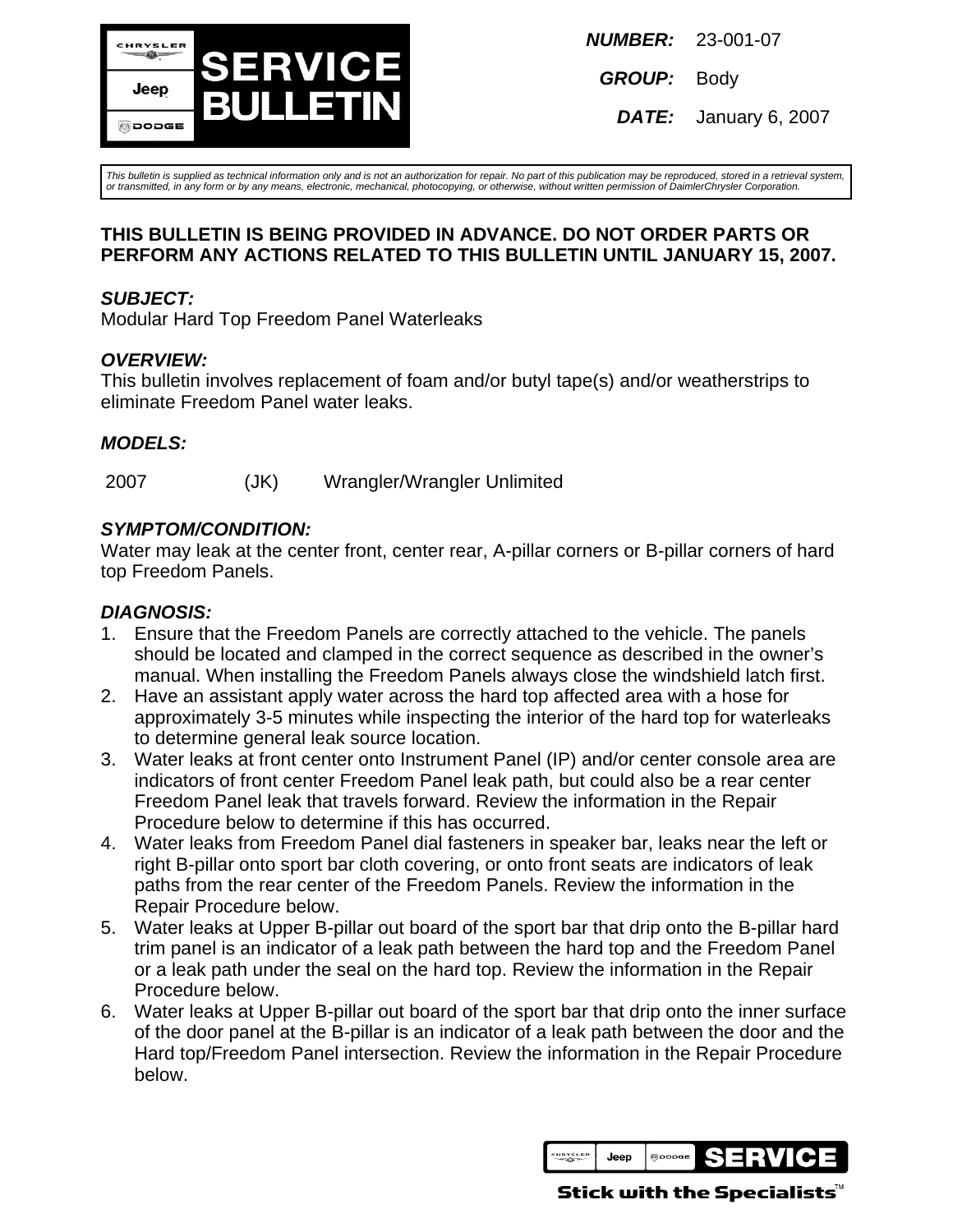7. Water leaks from the Upper A-pillar that drip onto the IP ends is an indicator of a leak path between the door inner panel and the Freedom Panel/windshield header intersection. There also could be a leak path at the windshield header area. These will need additional investigation. Review the information in the Repair Procedure below.

| Qty.  | Part No.   | <b>Description</b>               |
|-------|------------|----------------------------------|
| AR(1) | 68026937AA | Kit, Replacement Foam            |
| AR(2) | 68027813AA | Butyl, Tape                      |
| AR(1) | 55397095AD | Seal, Right Freedom Panel Center |
| AR(1) | 55397046AD | Seal, 4 Door Hard Top Center     |
| AR(1) | 55395708AC | Seal, Right B-Pillar Cup 4 Door  |
| AR(1) | 55395709AC | Seal, Left B-Pillar Cup 4 Door   |
| AR(1) | 55397058AD | Seal, 2 Door Hard Top Center     |
| AR(1) | 55395240AC | Seal, Windshield Header          |
| AR(2) | 06036678AA | Rivet, Windshield Header Seal    |

# **PARTS REQUIRED:**

# **REPAIR PROCEDURE:**

#### **Freedom Panel Center & Rear Leaks**

- 1. Remove left Freedom Panel.
- 2. Inspect the center seal that is attached to the right Freedom Panel. Look for water traces at the front molded detail area. Water collecting along the inboard edge of the panel could travel forward from the rear of the panel. If the seal, p/n 55397095AD, is cut/torn/or otherwise damaged, replacement is required.
- 3. Lift up the outboard lip on the right Freedom Panel center seal near the front molded detail. Examine area for water entry under adhesive tape and/or butyl that is applied alongside of the tape[, \(Fig. 1](#page-2-0)). Note any areas for repair.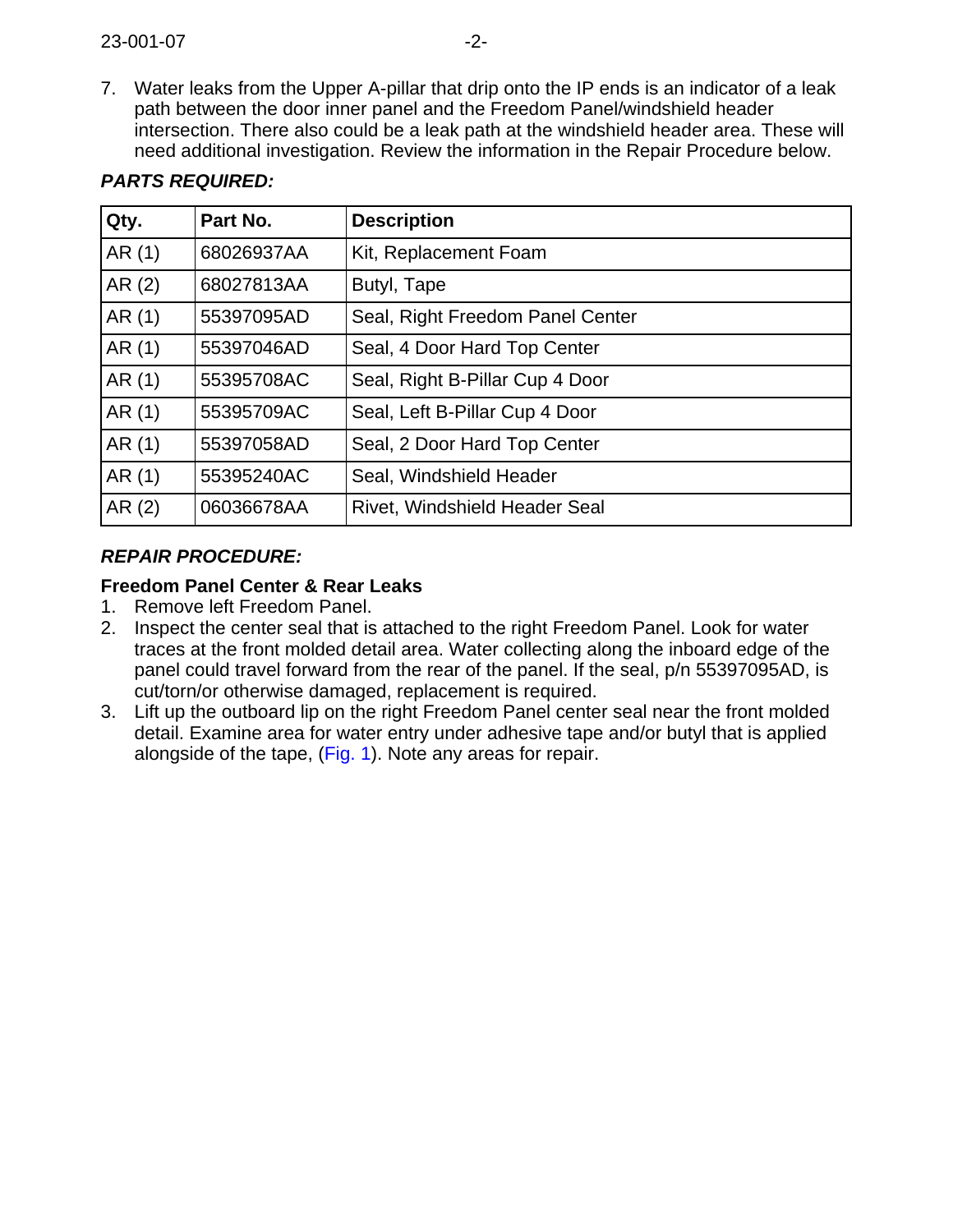<span id="page-2-0"></span>





- 1 CENTER SEAL FRONT MOLDED DETAIL
- 2 ADHESIVE TAPE RUNS ENTIRE LENGTH OF SEAL
- 3 BUTYL
- 4. Perform similar examination on the rear molded detail area, looking for water traces near the adhesive tape and/or butyl.
- 5. If leaks to the interior were at the dial fasteners or the B-pillar area, and no water traces are found on the right Freedom Panel inboard edge or molded detail areas of the seal, look for water traces on the hardtop panel front flange directly below the Freedom Panels. Water collected here can indicate a leak under the Freedom Panel in the "cup" area of the hard top seal, [\(Fig. 2\)](#page-3-0). This type of leak could be a leak path under the hard top seal center mold, or a path past the foam under the right Freedom Panel rear molded detail.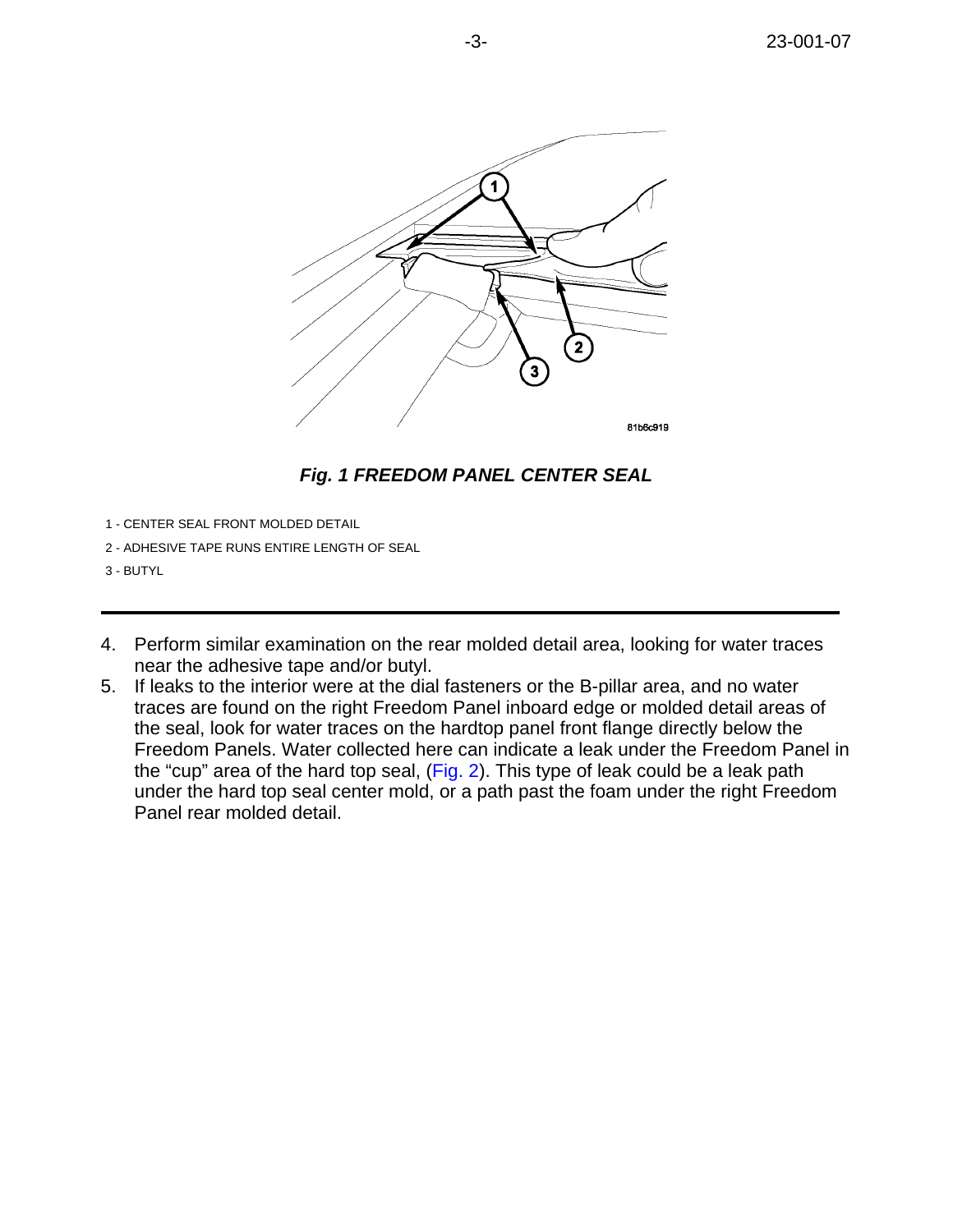<span id="page-3-0"></span>

# **Fig. 2 HARD TOP SEAL CUP AREA**

- 1 CENTER SEAL REAR MOLDED DETAIL
- 2 HARD TOP SEAL CUP AREA
- 6. Remove right Freedom Panel & set on work table, protecting edges & top surface from damage. Proceed with repairing the seal area on the right Freedom Panel.
- 7. IF center seal replacement is required, remove old seal and clean seal mounting surfaces of residual adhesive tape. Apply repair butyl, p/n 68027813AA, to the front and rear ends of the seal mounting zone. Remove tape liner from new seal. Locate seal at each end onto panel, pressurize each end. Proceed to pressurize center section, ensuring good, continuous adhesion.
- 8. If seal replacement is not required, add small amounts of repair butyl, p/n 68027813AA, to any areas of water entry found along the center seal of the Freedom Panel. Replace the foam on the front detail or the foam under the rear detail if it is damaged or missing with replacement closed cell foam in kit, p/n 68026937AA[. \(Fig. 3\)](#page-4-0)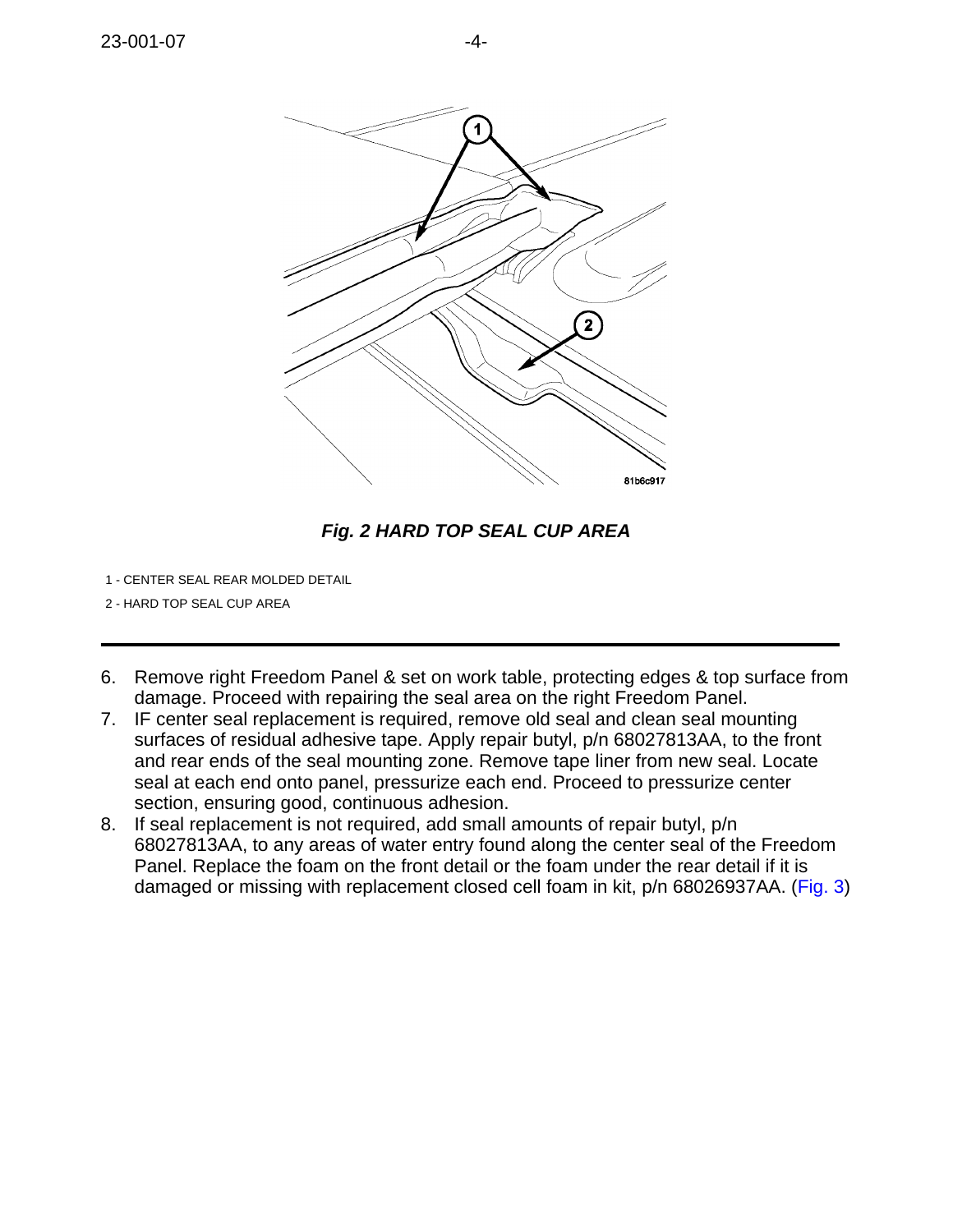<span id="page-4-0"></span>

#### **Fig. 3 FOAM AND BUTYL LOCATION**

- 1 EDGE OF FOAM MUST NOT EXTEND PAST TIP OF "D" SECTION ON SEAL
- 2 "D" SECTION
- 3 BUTYL MUST BE PRESENT TO BLOCK WATER PATH BELOW "D" SECTION
- 9. If the leak path is under the hard top seal center mold, repair with butyl, p/n 68027813AA, sealer.
- 10. Replace the Freedom Panels on the vehicle, right side first, followed by the left side. Proceed to position and clamp them in the correct sequence according to the owner's manual. When installing the Freedom Panels always close the windshield latch first.
- 11. Retest to verify that the leak corrected.

#### **B-Pillar Inboard of the Freedom Panels Corner to Hard Top Leaks**

- 1. Remove Left & Right Freedom Panels.
- 2. Inspect end details of hard top end seal for water traces to determine leak path. Seals that have the "cup" distorted or rolled will create a leak path. Refit the seal to correct a distorted/rolled seal.
- 3. Water traces on the hard top corner and leading into the "cup" of the upper B-pillar molded detail (4 DR), [\(Fig. 4](#page-5-0)), near the fastener indicate a leak either under the hard top seal or between the hard top seal and the Freedom Panel.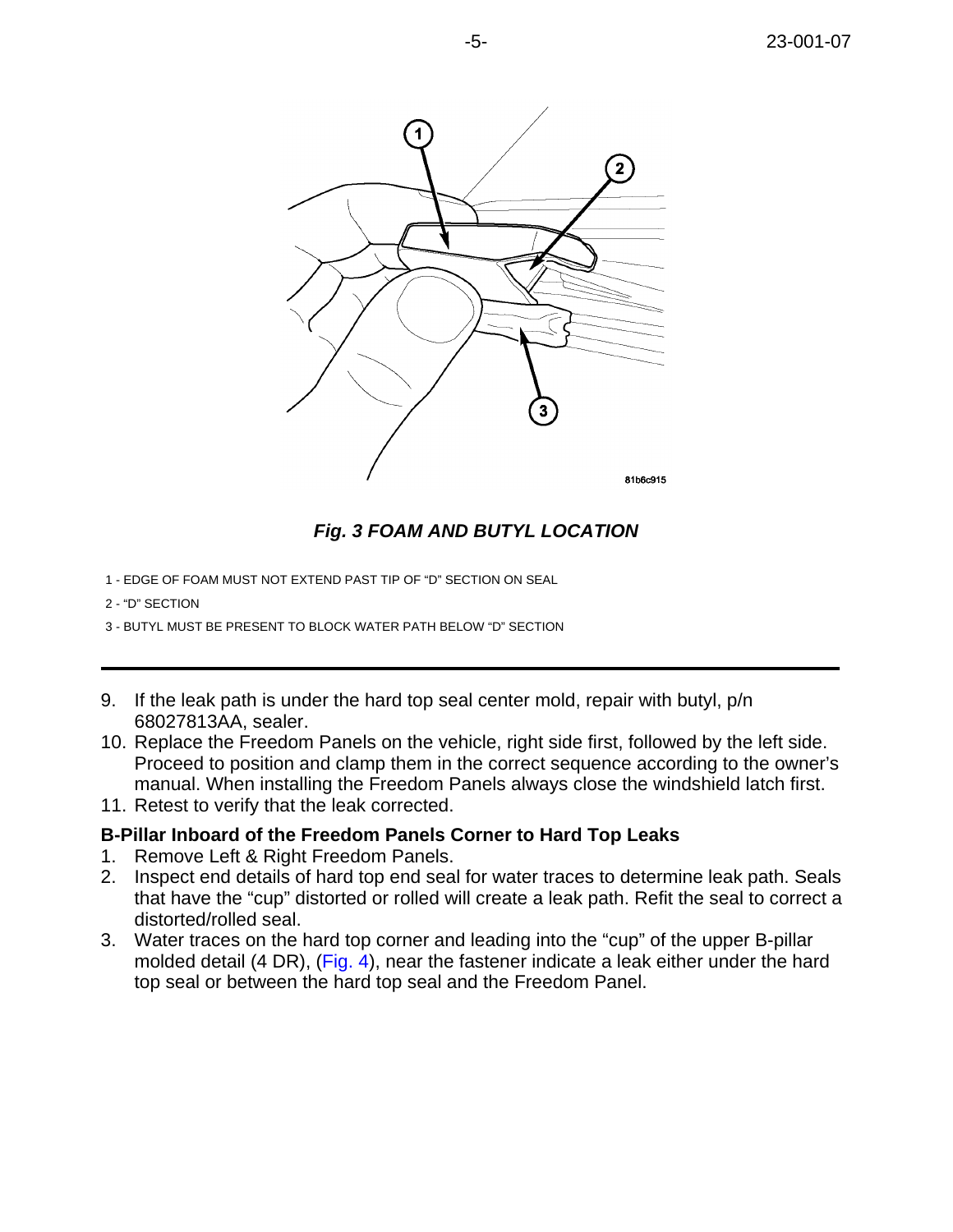<span id="page-5-0"></span>

**Fig. 4 B-PILLAR CUP (4 DOOR SHOWN)**

1 - 4 DOOR ONLY

2 - B-PILLAR CUP SEAL

- 4. If the water trace is under the hard top end seal leading into the "cup" of the upper B-pillar molded detail, dry off the area & apply butyl, p/n 68027813AA, to close off the path under the seal to the hard top.
- 5. If the water trace is over the top of the hard top seal at the outboard corners, examine the rear outboard corners of Freedom Panel for damaged or missing foam, [\(Fig. 5\)](#page-6-0). Replace if required with foam in kit p/n 68026937AA.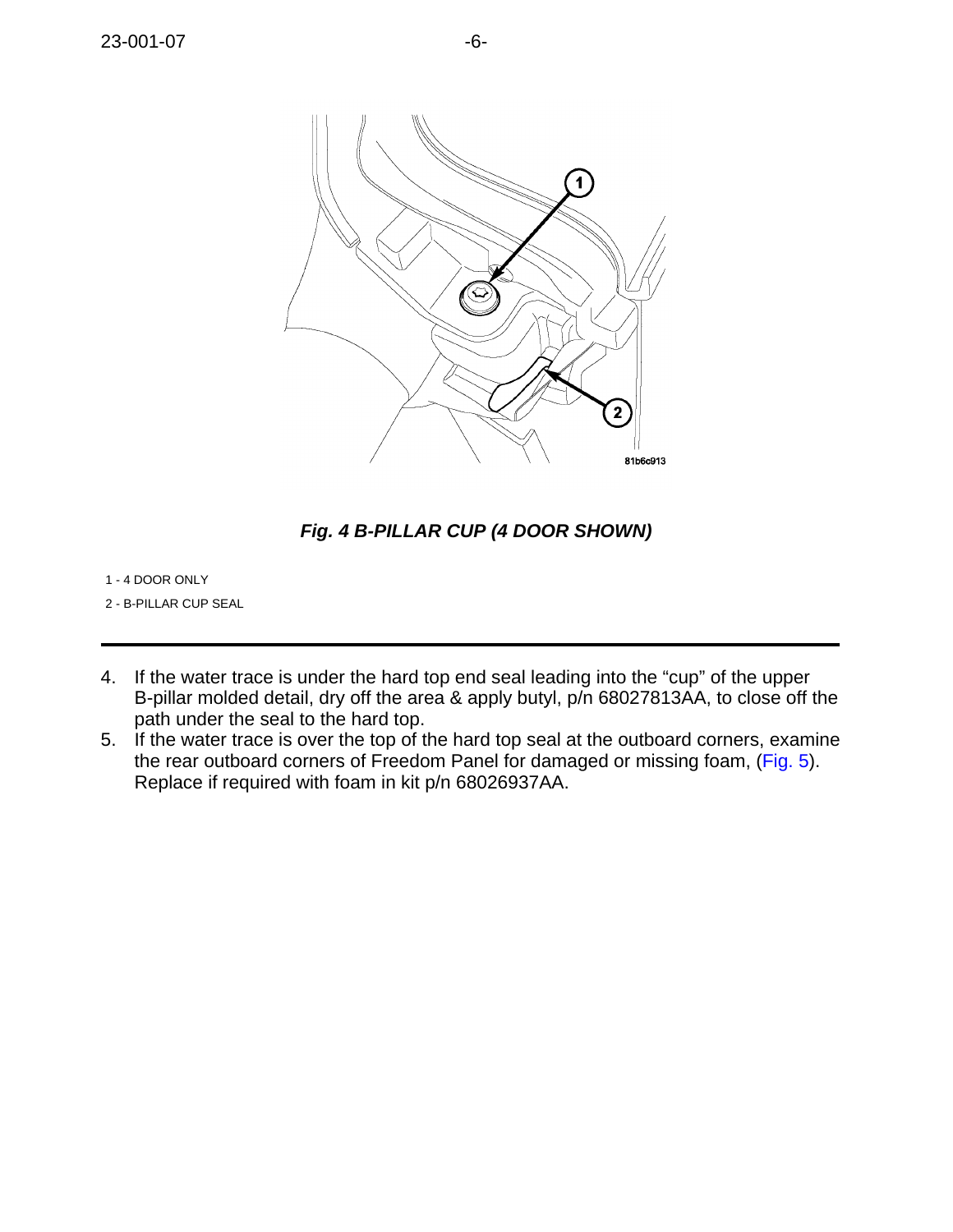<span id="page-6-0"></span>

# **Fig. 5 REAR CORNER FOAM OF FREEDOM PANEL**

- 1 HORIZONTAL SURFACE FOAM
- 2 LOCATOR NOTCH
- 3 PANEL TO B-PILLAR INTERFACE FOAM
- 6. If there is no leak under the hard top seal, no water trace at the outboard corners, and there is a water trace on hard top seal approximately 1 in. - 8 in. inboard of the corners, then inspect the hard top seal for distortion or flatness. There is an insert/stuffer inside the seal end that is 7 in. - 8.75 in. long. Verify that the insert is present and located all the way outboard to the hard top seal end. Shift insert outboard to support the hard top seal end if required.
- 7. If hard top seal is damaged, replace it using appropriate 2 door seal, p/n 55397058AD, or 4 door seal(s) p/n's 55397046AD and/or 55395708AC and/or 55395709AC.
- 8. Replace the Freedom Panels on the vehicle, right side first, followed by the left side. Proceed to position and clamp them in the correct sequence according to the owner's manual.
- 9. Retest to verify that the leak corrected.

#### **B-Pillar Outboard Freedom Panel Corner & Hard Top Leaks**

- 1. Leaks tracing along the door inner panel near the upper rear corner indicate a path between the door & the hardtop/Freedom Panel intersection.
- 2. Examine the door to body fit for an over-flush condition. Refit if over-flush greater than 1.5mm (1/16 in.).
- 3. Inspect end details of hard top end seal for water traces to determine leak path. Seals that have the "cup" distorted or rolled will create a leak path. Refit the seal to correct a distorted/rolled seal.
- 4. Examine the rear outboard corners of Freedom Panel for damaged or missing foam, [\(Fig. 5](#page-6-0)). Replace if required with foam in kit 68026937AA.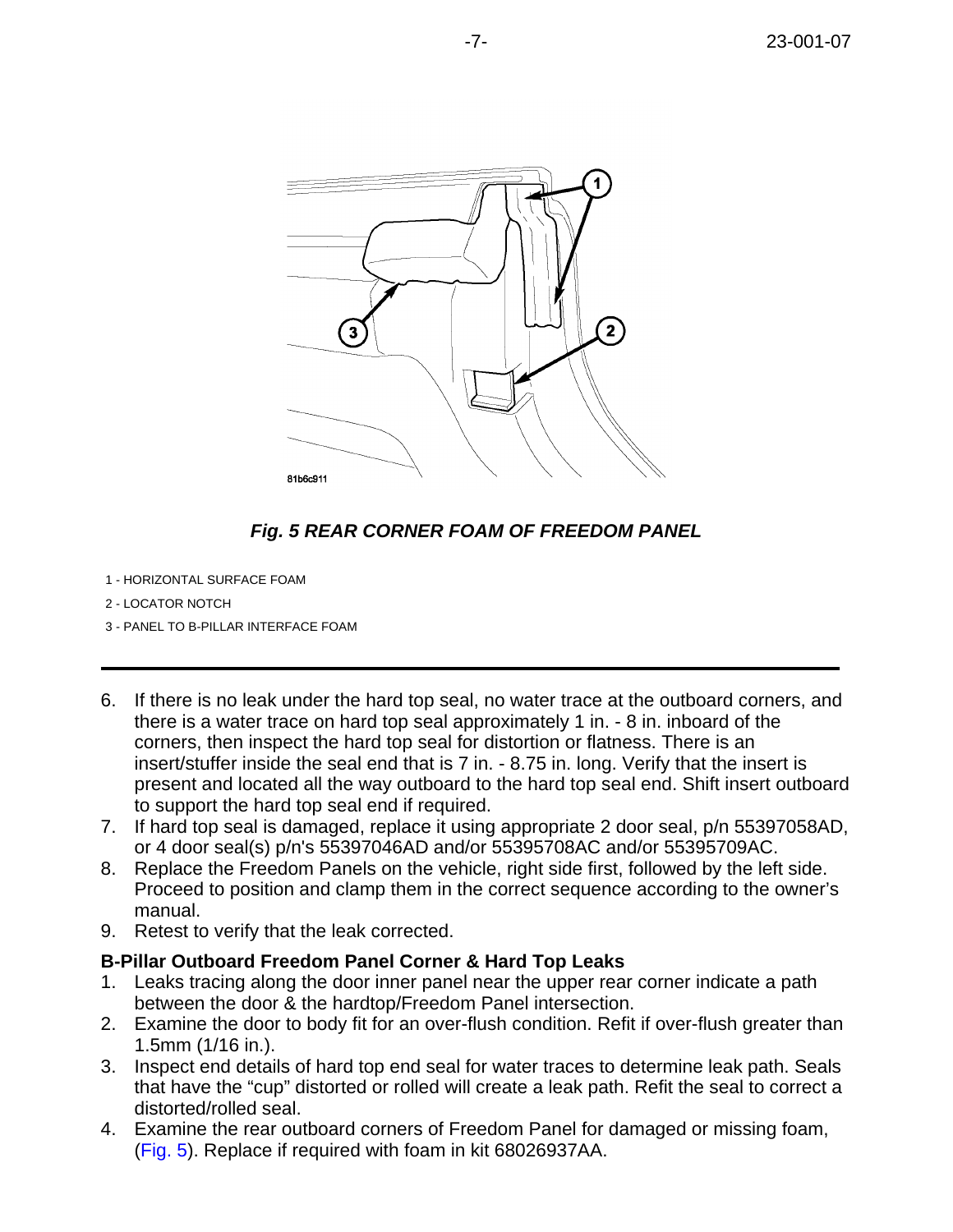- 5. If hard top seal is damaged, replace it using appropriate 2 door seal, p/n 55397058AD, or 4 door seal(s) p/n's 55397046AD and/or 55395708AC and/or 55395709AC.
- 6. Replace the Freedom Panels on the vehicle, right side first, followed by the left side. Proceed to position and clamp them in the correct sequence according to the owner's manual. When installing the Freedom Panels always close the windshield latch first.
- 7. Retest to verify that the leak corrected.

# **A-Pillar Outboard Freedom Panel Corner & Hard Top Leaks**

- 1. Water traces/drips onto the door trim panel near the handle indicate a door to body leak path.
- 2. Examine the door fit to body for an over-flush condition. Refit if over-flush greater than 1.5mm.
- 3. Examine the windshield header seal end detail to Freedom Panel for a smooth transition from the seal to the panel. A distorted/rolled seal or step off transition can lead to a leak. Refit the seal and/or bend the metal flange of the windshield frame that is to achieve a flush fit.



**Fig. 6 HEADER SEAL TO FREEDOM PANEL TRANSITION**

- 1 EXCESSIVE STEP OFF
- 2 BEND FLANGE TO OBTAIN SMOOTH TRANSITION
- 4. If water traces are on the end of the IP, the leak path is located between the windshield header and/or the windshield header seal and the Freedom Panel corner.
- 5. Remove left & right Freedom Panels.
- 6. Inspect end details of windshield header seal for water traces in the rear ward "cup" portion.
- 7. Water traces on the windshield header seal end detail rearward "cup" indicate a leak path from either the area between the Freedom Panel front corner or the windshield header seal.
- 8. Examine the front outboard corners of Freedom Panel for damaged or missing foam, [\(Fig. 7](#page-8-0)). Replace if required with foam in kit p/n 68026937AA.